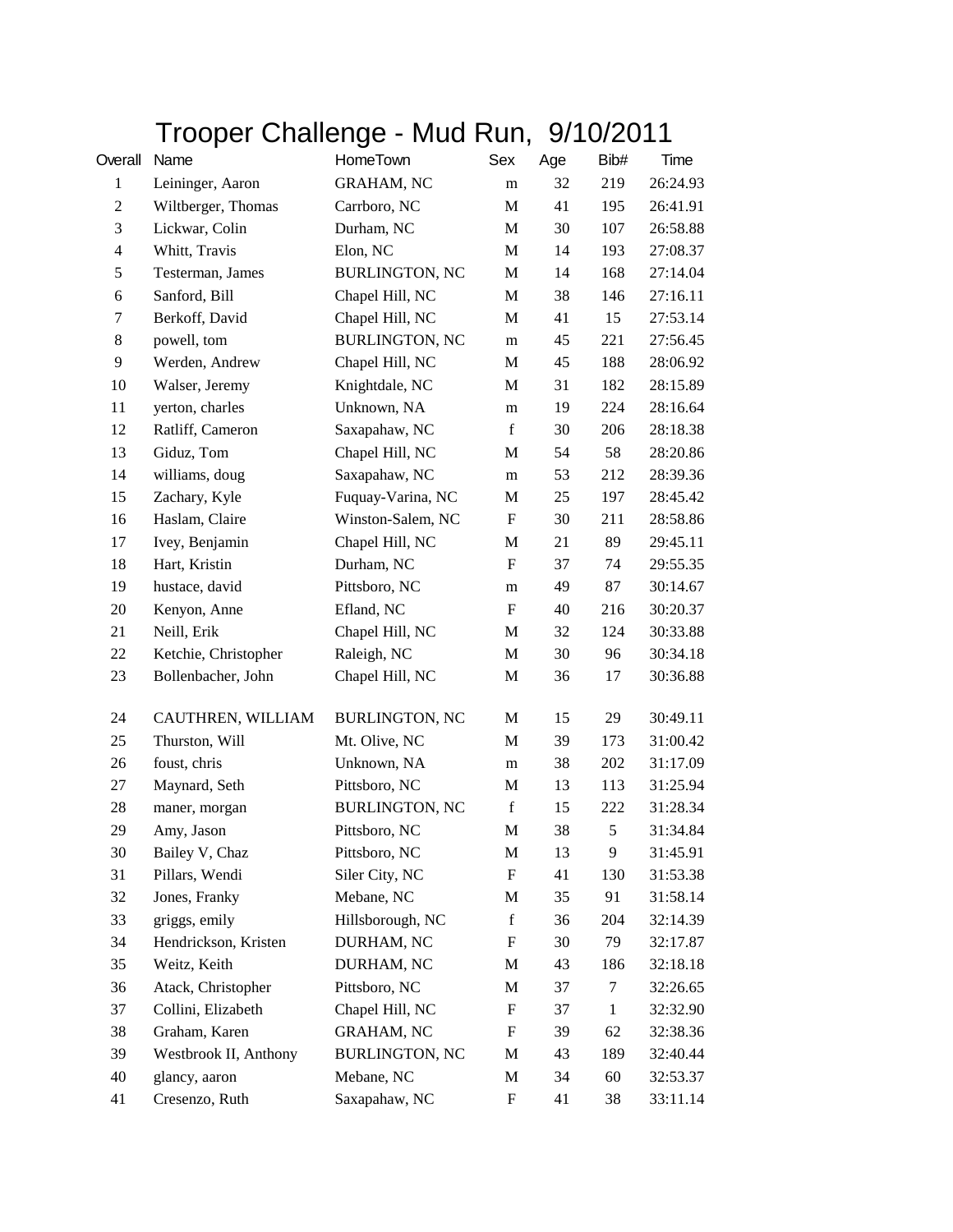| 42 | George, Sean             | Durham, NC            | $\mathbf{M}$              | 40 | 57  | 33:16.38 |
|----|--------------------------|-----------------------|---------------------------|----|-----|----------|
| 43 | garner, michael          | <b>BURLINGTON, NC</b> | m                         | 45 | 54  | 33:21.96 |
| 44 | Cook, Rusty              | <b>GRAHAM, NC</b>     | M                         | 30 | 33  | 33:22.91 |
| 45 | Brayton, Heather         | Lumberton, NC         | $\boldsymbol{\mathrm{F}}$ | 21 | 21  | 33:44.14 |
| 46 | Rose, Eli                | Chapel Hill, NC       | M                         | 13 | 142 | 33:45.63 |
| 47 | rose, evan               | Chapel Hill, NC       | m                         | 14 | 143 | 33:45.84 |
| 48 | Morris, Aaron            | Garner, NC            | M                         | 26 | 119 | 33:48.87 |
| 49 | Hart, Tom                | Chapel Hill, NC       | M                         | 33 | 73  | 33:55.12 |
| 50 | Shultz, Brian            | Hillsborough, NC      | M                         | 32 | 154 | 33:55.90 |
| 51 | newbauer, paul           | <b>GRAHAM, NC</b>     | m                         | 33 | 209 | 34:18.88 |
| 52 | Pate, Virginia           | Chapel Hill, NC       | $\boldsymbol{\mathrm{F}}$ | 29 | 126 | 34:21.90 |
| 53 | veitel, ron              | Saxapahaw, NC         | m                         | 39 | 210 | 34:22.37 |
| 54 | Stephens, Anne           | Chapel Hill, NC       | F                         | 41 | 164 | 34:26.12 |
| 55 | Gilliam, Meredith        | Chapel Hill, NC       | F                         | 26 | 59  | 34:33.13 |
| 56 | kurtz, kc                | Saxapahaw, NC         | m                         | 41 | 215 | 34:36.36 |
| 57 | Wells, Becca             | <b>BURLINGTON, NC</b> | F                         | 24 | 187 | 34:41.63 |
| 58 | salazar, rod             | <b>BURLINGTON, NC</b> | m                         | 28 | 203 | 34:41.64 |
| 59 | Boothe, Molly            | RALEIGH, NC           | F                         | 39 | 20  | 34:42.87 |
| 60 | Maschi, Cara             | <b>BURLINGTON, NC</b> | $\mathbf F$               | 24 | 112 | 34:44.93 |
| 61 | Kollins, Katharine       | DURHAM, NC            | $\boldsymbol{\mathrm{F}}$ | 30 | 99  | 34:50.18 |
| 62 | Steiner, Anne            | Chapel Hill, NC       | $\boldsymbol{\mathrm{F}}$ | 39 | 163 | 34:50.69 |
| 63 | Roe, Laura               | Chapel Hill, NC       | $\boldsymbol{\mathrm{F}}$ | 38 | 138 | 34:50.93 |
| 64 | Boothe, Brian            | RALEIGH, NC           | M                         | 39 | 19  | 34:53.63 |
| 65 | Brewer-Jensen, Katherine | Snow Camp, NC         | F                         | 42 | 22  | 35:06.60 |
| 66 | Aday, Guy                | Gibsonville, NC       | M                         | 35 | 3   | 35:08.16 |
| 67 | bouchon, abby            | Chapel Hill, NC       | $\mathbf f$               | 20 | 207 | 35:08.64 |
| 68 | kathleen, hayes          | Chapel Hill, NC       | $\mathbf f$               | 20 | 208 | 35:08.85 |
| 69 | Lopez, Destiny           | Carrboro, NC          | F                         | 36 | 108 | 35:15.87 |
| 70 | overmyer, samatha        | Saxapahaw, NC         | $\mathbf f$               | 24 | 214 | 35:18.21 |
| 71 | morris, kim              | Roxboro, NC           | $\boldsymbol{\mathrm{F}}$ | 40 | 121 | 35:32.38 |
| 72 | Schwartz, Naomi          | Carrboro, NC          | F                         | 24 | 150 | 35:34.17 |
| 73 | Annis, Ryan              | Carrboro, NC          | M                         | 24 | 6   | 35:38.88 |
| 74 | Holm, Eddie              | Pittsboro, NC         | M                         | 49 | 81  | 35:42.84 |
| 75 | DeRosby, Brad            | Sanford, NC           | M                         | 56 | 46  | 36:13.64 |
| 76 | Green, Stephanie         | <b>BURLINGTON, NC</b> | $\boldsymbol{\mathrm{F}}$ | 40 | 63  | 36:22.38 |
| 77 | Hunter, James            | Beulaville, NC        | M                         | 37 | 86  | 36:26.16 |
| 78 | Rowe, Andrea             | Hillsborough, NC      | $\boldsymbol{F}$          | 30 | 144 | 36:30.88 |
| 79 | Reece, William           | Pittsboro, NC         | M                         | 38 | 136 | 36:33.23 |
| 80 | HOLMES, KODY             | <b>BURLINGTON, NC</b> | M                         | 15 | 82  | 36:42.61 |
| 81 | Richardson, Jeremiah     | Snow Camp, NC         | M                         | 30 | 137 | 37:16.10 |
| 82 | Cusack, Corey            | Carrboro, NC          | $\boldsymbol{\mathrm{F}}$ | 25 | 41  | 37:20.30 |
| 83 | Castro, Emigdio          | <b>BURLINGTON, NC</b> | M                         | 40 | 26  | 37:23.00 |
| 84 | Venters, Ron             | Chapel Hill, NC       | M                         | 53 | 177 | 37:27.63 |
| 85 | Hunter, Ginger           | DURHAM, NC            | $\boldsymbol{F}$          | 29 | 85  | 37:28.37 |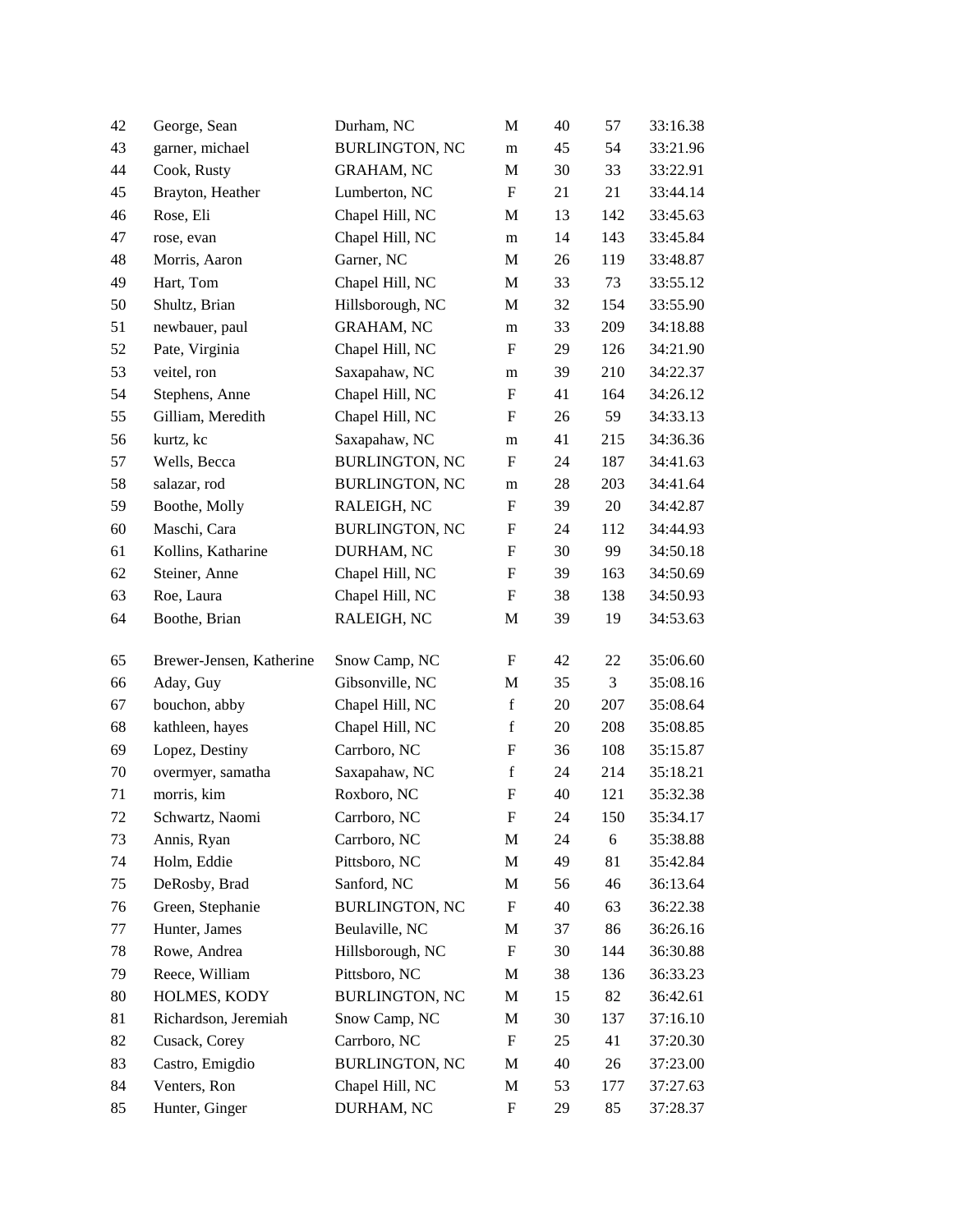| 86  | Crawford, Janice                         | Cary, NC              | $\boldsymbol{\mathrm{F}}$ | 41 | 37  | 37:28.63 |
|-----|------------------------------------------|-----------------------|---------------------------|----|-----|----------|
| 87  | Sallee, Jennifer                         | Carrboro, NC          | $\boldsymbol{\mathrm{F}}$ | 32 | 145 | 37:29.16 |
| 88  | morris, emmerson                         | Roxboro, NC           | M                         | 44 | 120 | 37:53.84 |
| 89  | CASE, SUSAN                              | MAYODAN, NC           | $\boldsymbol{\mathrm{F}}$ | 37 | 25  | 38:03.35 |
| 90  | Kaltenbrun, Erin                         | Carrboro, NC          | $\boldsymbol{\mathrm{F}}$ | 28 | 93  | 38:03.64 |
| 91  | Tollini, Laura                           | Carrboro, NC          | $\boldsymbol{\mathrm{F}}$ | 25 | 174 | 38:03.65 |
| 92  | Hagen, Erik                              | Durham, NC            | M                         | 36 | 68  | 38:09.13 |
| 93  | Stansell, Jessica                        | Durham, NC            | $\boldsymbol{\mathrm{F}}$ | 35 | 162 | 38:17.17 |
| 94  | Stansell, Blake                          | Durham, NC            | M                         | 38 | 161 | 38:17.64 |
| 95  | Bonder, Daniel                           | Carrboro, NC          | M                         | 24 | 18  | 38:34.37 |
| 96  | Perry, James                             | <b>BURLINGTON, NC</b> | M                         | 36 | 129 | 38:39.14 |
| 97  | Berkoff, Molly                           | Chapel Hill, NC       | F                         | 41 | 16  | 38:58.15 |
| 98  | Kyzer, Kathleen                          | <b>GRAHAM, NC</b>     | F                         | 52 | 102 | 39:09.90 |
| 99  | Wurzelmann, Dan                          | Chapel Hill, NC       | M                         | 26 | 196 | 39:27.87 |
| 100 | Kubas, Kenneth                           | RALEIGH, NC           | M                         | 43 | 100 | 39:28.39 |
| 101 | griggs, thomas                           | Hillsborough, NC      | m                         | 68 | 205 | 39:29.38 |
| 102 | Hargrove, Charles                        | <b>GRAHAM, NC</b>     | M                         | 25 | 70  | 39:30.11 |
| 103 | Schultz, Dena                            | Gibsonville, NC       | $\boldsymbol{\mathrm{F}}$ | 41 | 148 | 39:34.14 |
| 104 | EVEREST, JASON                           | Pittsboro, NC         | M                         | 43 | 49  | 39:34.15 |
| 105 | everest, emment                          | Pittsboro, NC         | m                         | 9  | 198 | 39:34.88 |
| 106 | EVEREST, LORRAINE                        | Pittsboro, NC         | F                         | 41 | 50  | 39:34.95 |
| 107 | Schultz, Michael                         | Gibsonville, NC       | M                         | 44 | 149 | 39:36.52 |
| 108 | Thomas, Jason                            | <b>GRAHAM, NC</b>     | M                         | 40 | 170 | 39:45.21 |
| 109 | Horner, Brian                            | Roxboro, NC           | M                         | 37 | 83  | 39:57.60 |
| 110 | Simon, Joanne                            | <b>GRAHAM, NC</b>     | ${\bf F}$                 | 38 | 155 | 40:06.38 |
| 111 | Davis, Beth                              | Pittsboro, NC         | ${\bf F}$                 | 38 | 43  | 40:06.88 |
| 112 | Cotton, Christopher                      | PIKEVILLE, NC         | M                         | 34 | 34  | 40:13.67 |
| 113 | Moreau, Susan                            | Wilmington, NC        | $\boldsymbol{F}$          | 36 | 118 | 40:25.10 |
| 114 | Bennett, Cynthia                         | Elon, NC              | $\mathbf F$               | 46 | 14  | 40:30.37 |
| 115 | gurganus, jon                            | Wallace, NC           | M                         | 39 | 65  | 41:04.16 |
| 116 | gurganus, joshua                         | burgaw, NC            | M                         | 33 | 66  | 41:04.38 |
| 117 | Gould, David                             | Wilmington, NC        | M                         | 31 | 61  | 41:04.63 |
| 118 | Wilson, Steven                           | Wilmington, NC        | M                         | 32 | 194 | 41:06.85 |
| 119 | Cotton, Joseph                           | Dunn, NC              | M                         | 39 | 35  | 41:07.14 |
| 120 | Carroll, Erik                            | Chapel Hill, NC       | M                         | 32 | 24  | 41:18.90 |
| 121 | Ellermann, Melissa                       | Chapel Hill, NC       | $\boldsymbol{\mathrm{F}}$ | 25 | 47  | 41:21.16 |
| 122 | Brewer-Jensen, Paul                      | Snow Camp, NC         | M                         | 45 | 23  | 41:50.00 |
| 123 | PULLUM, JENNIFER                         | Wilmington, NC        | $\boldsymbol{F}$          | 52 | 133 | 42:03.64 |
| 124 | Lewis, Angela                            | Currie, NC            | $\mathbf F$               | 38 | 106 | 42:07.92 |
| 125 | tech, katherine                          | Carrboro, NC          | $\mathbf F$               | 22 | 167 | 42:21.66 |
| 126 | Baggesen, Leslie                         | Chapel Hill, NC       | $\mathbf F$               | 23 | 8   | 42:23.60 |
| 127 | Cummings Maller, Gwendol Chapel Hill, NC |                       | F                         | 36 | 40  | 42:27.37 |
| 128 | McCall, Alice                            | Greensboro, NC        | F                         | 43 | 114 | 42:29.85 |
| 129 | Whitt, Steven                            | Elon, NC              | M                         | 37 | 192 | 42:39.38 |
|     |                                          |                       |                           |    |     |          |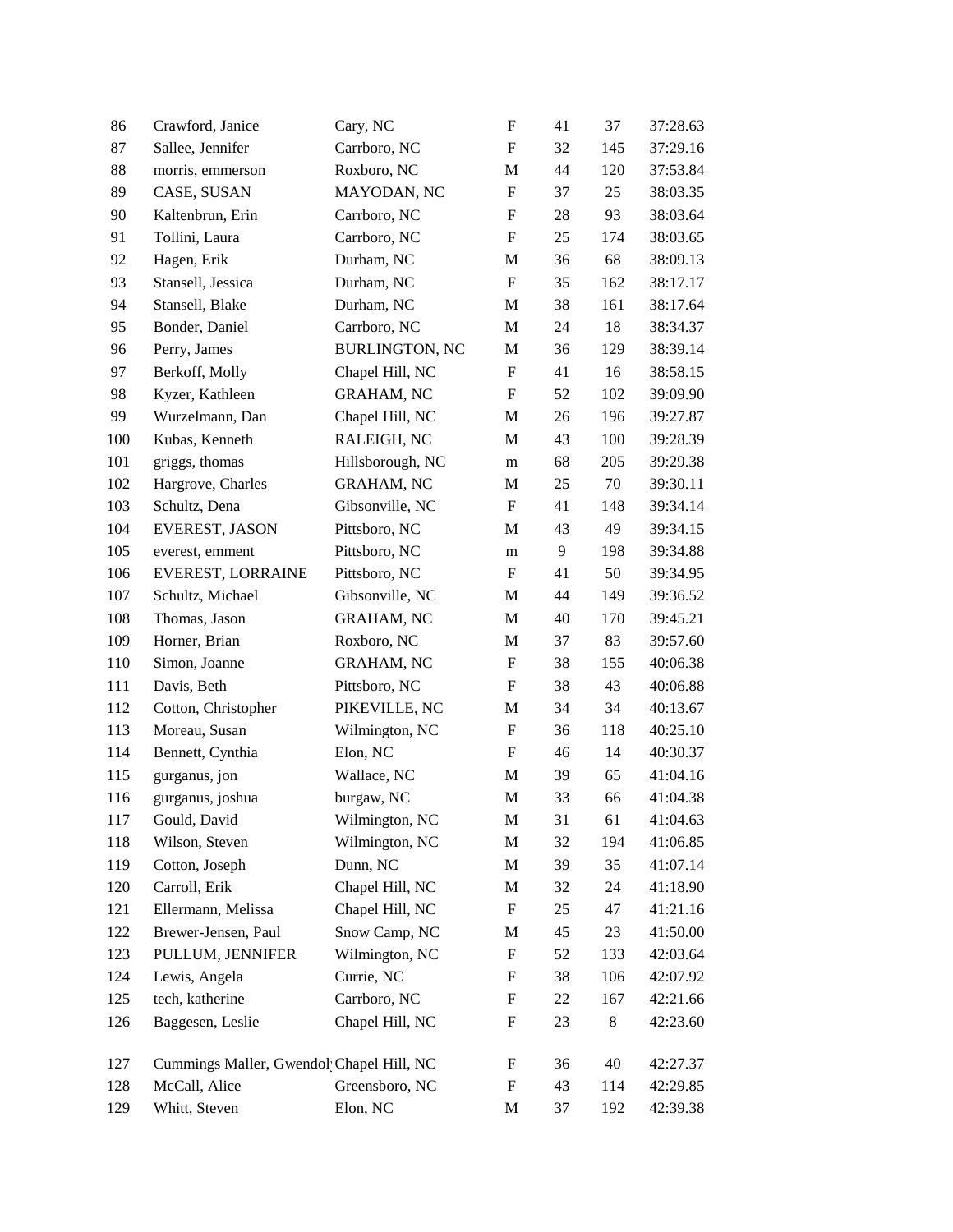| 130 | Whitt, Camey        | Elon, NC              | $\boldsymbol{\mathrm{F}}$ | 39 | 191            | 42:39.38 |
|-----|---------------------|-----------------------|---------------------------|----|----------------|----------|
| 131 | Hart, Katie         | Chapel Hill, NC       | $\boldsymbol{\mathrm{F}}$ | 28 | 72             | 42:47.67 |
| 132 | Kassler, Laura      | Carrboro, NC          | $\mathbf f$               | 30 | 94             | 42:48.91 |
| 133 | Ramsey, Scott       | Chapel Hill, NC       | M                         | 38 | 134            | 42:51.87 |
| 134 | cobb, brennan       | Burlington, NC        | m                         | 16 | 218            | 42:52.87 |
| 135 | Castro, Luis        | <b>BURLINGTON, NC</b> | M                         | 13 | 27             | 42:57.35 |
| 136 | Hulsey, Richard     | Hampstead, NC         | M                         | 40 | 84             | 42:59.63 |
| 137 | Adams, Jill         | Durham, NC            | $\boldsymbol{\mathrm{F}}$ | 41 | $\overline{2}$ | 43:18.09 |
| 138 | Darrow, Cat         | Carrboro, NC          | $\mathbf f$               | 40 | 199            | 43:18.66 |
| 139 | Geddings, Stephanie | Durham, NC            | $\boldsymbol{\mathrm{F}}$ | 32 | 55             | 43:18.84 |
| 140 | Sommer, Courtney    | Morrisville, NC       | $\boldsymbol{\mathrm{F}}$ | 31 | 157            | 43:20.15 |
| 141 | Genderson, Meg      | Chapel Hill, NC       | F                         | 42 | 223            | 43:25.89 |
| 142 | Cook, Mary          | <b>GRAHAM, NC</b>     | F                         | 25 | 32             | 43:47.35 |
| 143 | Balog, Andrea       | Pittsboro, NC         | F                         | 40 | 11             | 43:50.34 |
| 144 | Faucette, Brian     | <b>GRAHAM, NC</b>     | M                         | 34 | 52             | 44:00.88 |
| 145 | Schultz, Cody       | Gibsonville, NC       | M                         | 17 | 147            | 44:07.19 |
| 146 | Daugherty, Cynthia  | Raleigh, NC           | $\mathbf F$               | 37 | 42             | 44:18.62 |
| 147 | Thorne, Leigh       | Durham, NC            | F                         | 47 | 172            | 44:18.89 |
| 148 | Hagen, Kate         | Durham, NC            | F                         | 36 | 69             | 44:19.11 |
| 149 | METTERS, JOSEPH     | Elon, NC              | M                         | 46 | 115            | 44:25.87 |
| 150 | Moore, Andrea       | Hillsborough, NC      | $\boldsymbol{\mathrm{F}}$ | 32 | 117            | 44:35.38 |
| 151 | Guerrero, Martin    | <b>BURLINGTON, NC</b> | M                         | 42 | 64             | 45:22.91 |
| 152 | Lane, Herbert       | Wendell, NC           | M                         | 36 | 103            | 45:27.63 |
| 153 | Lane, Leigh         | Wendell, NC           | $\boldsymbol{\mathrm{F}}$ | 33 | 104            | 45:28.35 |
| 154 | fritz, heather ann  | <b>GRAHAM, NC</b>     | $\mathbf f$               | 32 | 201            | 45:54.88 |
| 155 | burbick, taylor     | <b>GRAHAM, NC</b>     | $\mathbf f$               | 22 | 213            | 46:00.51 |
| 156 | Thomas, Eunisse     | <b>GRAHAM, NC</b>     | F                         | 28 | 169            | 47:12.09 |
| 157 | Rogers, Rebecca     | Carrboro, NC          | F                         | 45 | 139            | 47:13.71 |
| 158 | roman, jonathan     | Saxapahaw, NC         | m                         | 31 | 220            | 47:33.13 |
| 159 | Thompson, Jerry     | Roxboro, NC           | M                         | 61 | 171            | 47:55.70 |
| 160 | Hayes, Tikvah       | Chapel Hill, NC       | $\boldsymbol{\mathrm{F}}$ | 28 | 77             | 48:08.13 |
| 161 | Sorrentino, Jessica | Carrboro, NC          | F                         | 25 | 158            | 48:09.34 |
| 162 | Fulton, LeShara     | Carrboro, NC          | F                         | 27 | 53             | 48:10.86 |
| 163 | Barnes, Denise      | RALEIGH, NC           | F                         | 39 | 12             | 49:29.37 |
| 164 | Straubel, Amy       | Chapel Hill, NC       | F                         | 47 | 165            | 49:40.38 |
| 165 | Straubel, Megan     | Carrboro, NC          | F                         | 23 | 166            | 49:41.64 |
| 166 | Deal, Jessica       | Greensboro, NC        | F                         | 23 | 45             | 50:12.21 |
| 167 | Deal, Allison       | Chapel Hill, NC       | F                         | 28 | 44             | 50:12.66 |
| 168 | Helms, Mary Ruth    | Chapel Hill, NC       | F                         | 31 | 78             | 50:25.88 |
| 169 | Kallam, Susan       | Reidsville, NC        | F                         | 47 | 92             | 50:30.84 |
| 170 | Walls, Kandi        | Reidsville, NC        | F                         | 22 | 181            | 50:30.85 |
| 171 | Marin Valdes, Jose  | Haw River, NC         | M                         | 42 | 111            | 51:15.65 |
| 172 | brooks, rian        | Burlington, NC        | m                         | 16 | 217            | 51:16.45 |
| 173 | Marin, Joshua       | Haw River, NC         | M                         | 13 | 110            | 51:16.90 |